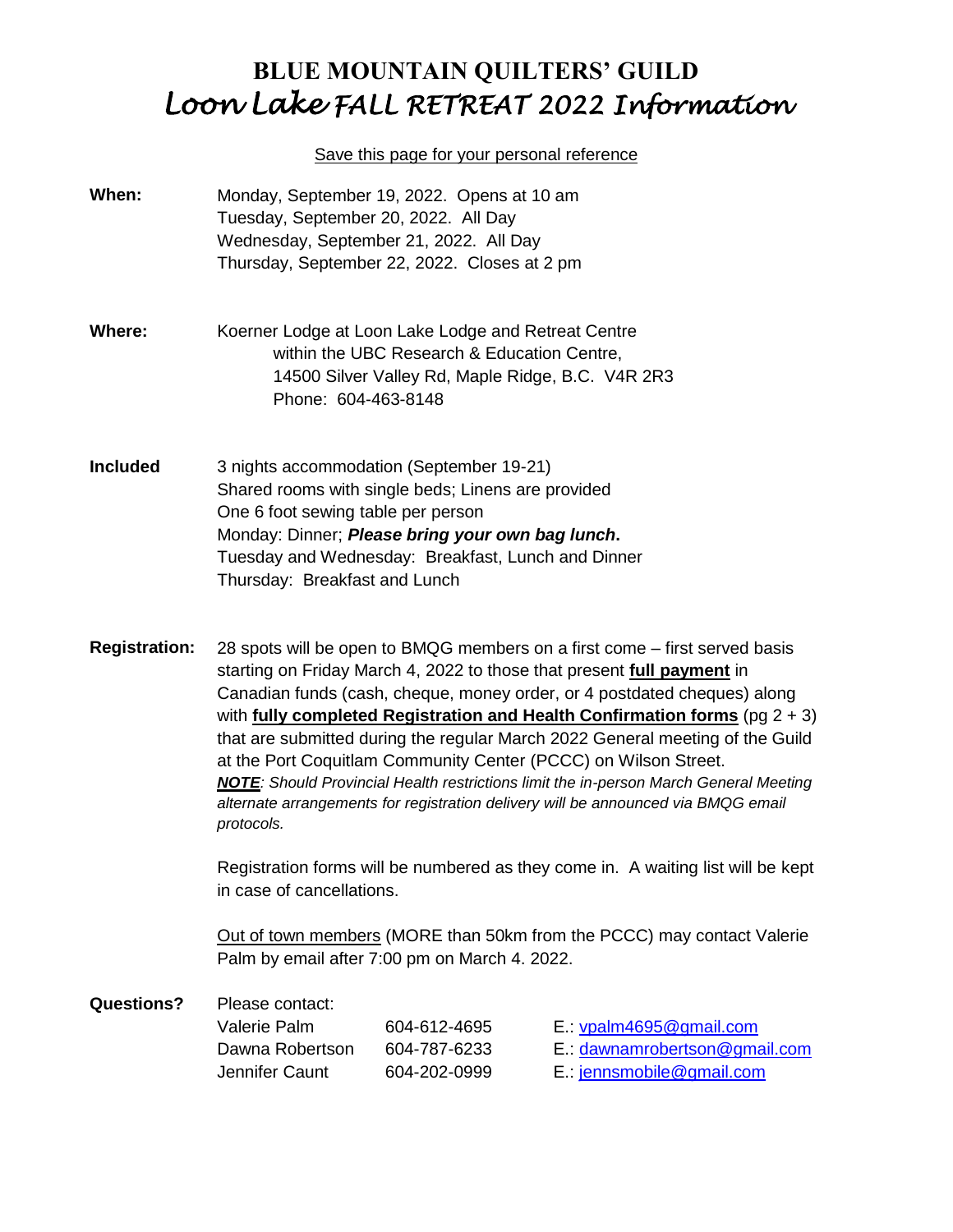# **BMQG Loon Lake Fall Retreat 2022**

**REGISTRATION FORM**

| <b>NAME</b> |                                |            |           |
|-------------|--------------------------------|------------|-----------|
| PHONE #'s   | H:                             | C:         |           |
| E-MAIL      |                                |            |           |
| Name Tag    | Do you have a name tag holder? | <b>YES</b> | <b>NO</b> |

Based on double occupancy **PAYMENT: \_\_\_\_ \$650 paid in full** *(\$682.00 if Gluten free or Vegan meals required)* **OR** 4 postdated cheques for **\$162.50** *(\$170.50)* **\_\_\_\_** Dated March 4, 2022 **\_\_\_\_** Dated April 1, 2022 **\_\_\_\_** Dated May 1, 2022 **\_\_\_\_** Dated June 1, 2022

There are 12 double rooms and 4 rooms that will hold up to 4 people in each.

Do you have someone you would like to share a room with? YES NO (if YES, please provide name(s)

Name(s):

#### **CANCELLATION POLICY:**

There will be no refunds for non-medical emergencies after August 15, 2022. Should a registrant cancel before August 15, 2022, the space will be made available to the first individual on the waitlist. If the person on the waitlist registers, a full refund will be issued to the person cancelling. If there is no waitlist, the person cancelling is responsible for recruiting a participant and obtaining authorization from the retreat coordinators.

There may not be a full refund after August 15th, 2022 (unless the spot is filled).

#### **DISCLAIMER:**

I hereby release The University of British Columbia and Loon Lake Lodge and Retreat Centre, their Board of Governors, Officers, Directors, Agents, representatives, employees, successors and assigns and Blue Mountain Quilters' Guild and it's volunteers, from any and all responsibility, liability, or claims, but not limited to any claims based upon alleged negligence from personal injury, damages, accident or illness incurred, arising from or related to my participation in any activity at or connected with the retreat at The University of British Columbia, Loon Lake Lodge and Retreat Centre and by Blue Mountain Quilters' Guild.

I have read and understand the Cancellation Policy and Disclaimer for the Blue Mountain Quilters' Guild 2022 Fall Retreat:

\_\_\_\_\_\_\_\_\_\_\_\_\_\_\_\_\_\_\_\_\_\_\_\_\_\_\_ \_\_\_\_\_\_\_\_\_\_\_\_\_\_\_\_\_\_\_\_\_\_\_\_\_\_\_\_\_\_ \_\_\_\_\_\_\_\_\_\_\_\_\_\_\_\_\_\_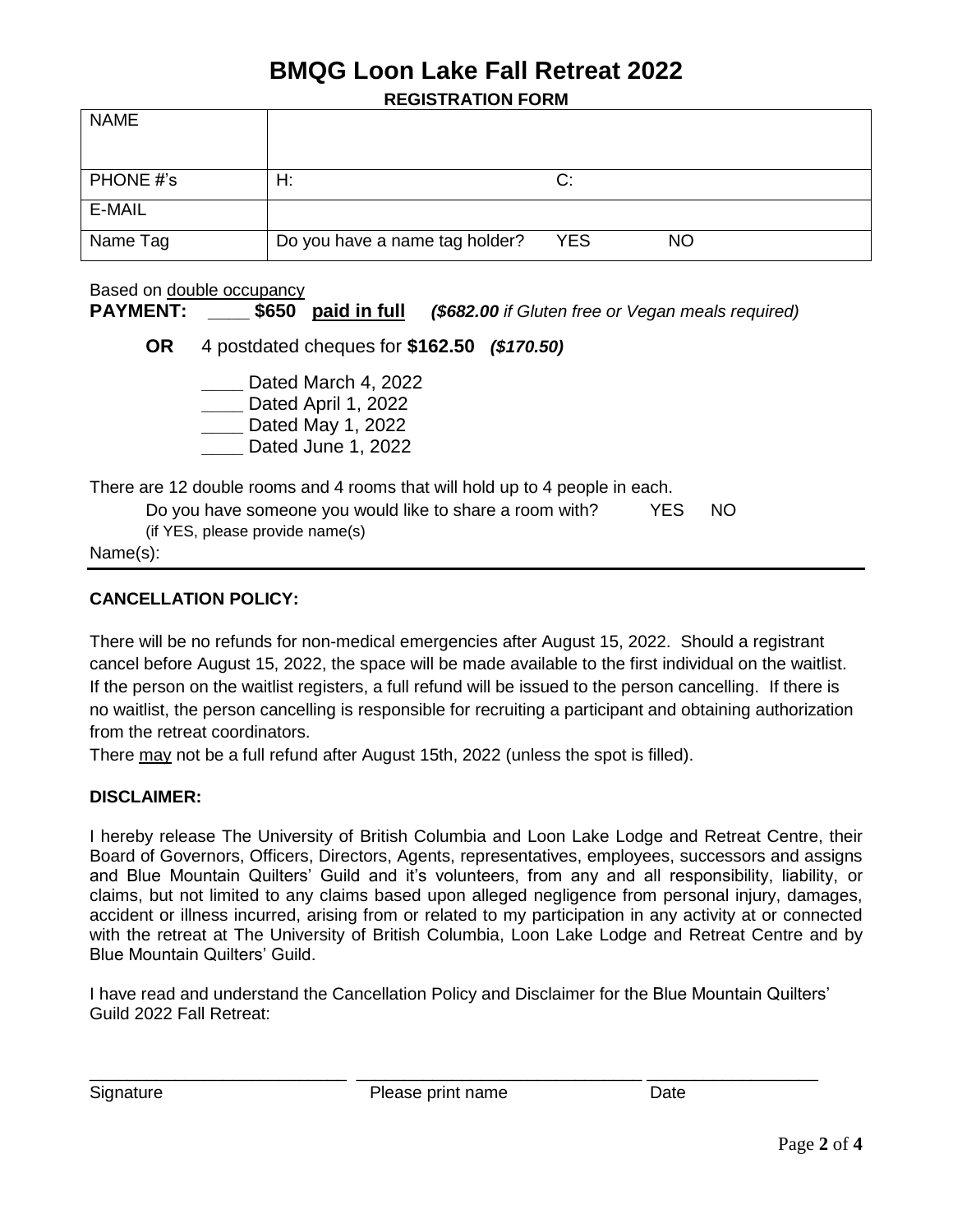## **BMQG Loon Lake Fall Retreat 2022**

### **HEALTH CONFIRMATION**

You confirm that you are healthy, in good physical and mental health, and are fully capable of participating in the retreat. You further confirm that you will be entirely self-sufficient for the duration of the retreat. The coordinators and other participants of the retreat cannot, and will not, accept responsibility for providing daily personal assistance for any individual having special needs. This includes setting up your sewing area, getting from your room to the sewing area, serving yourself at mealtimes, packing up your sewing area. If you are not physically able to look after yourself and you still wish to attend, you must provide your own caregiver to see to your needs, at your own expense.

I have read and understand the health confirmation for the Blue Mountain Quilter's Guild Fall Retreat 2022.

| Confirmed and acknowledged this _____ day of _____________, 2022                                                 |  |  |           |  |  |
|------------------------------------------------------------------------------------------------------------------|--|--|-----------|--|--|
|                                                                                                                  |  |  |           |  |  |
| Do you need a handicap accessible bathroom? YES NO (only two are available)                                      |  |  |           |  |  |
| Do you have any special dietary needs or food allergies? YES                                                     |  |  | <b>NO</b> |  |  |
|                                                                                                                  |  |  |           |  |  |
| Do you have any medical conditions that should be known in the event of an emergency?<br><b>YES</b><br><b>NO</b> |  |  |           |  |  |
| Every attendee must complete the medical information form included here on page 4.                               |  |  |           |  |  |
| <b>EMERGENCY CONTACT:</b>                                                                                        |  |  |           |  |  |
|                                                                                                                  |  |  |           |  |  |
| Relationship:                                                                                                    |  |  |           |  |  |